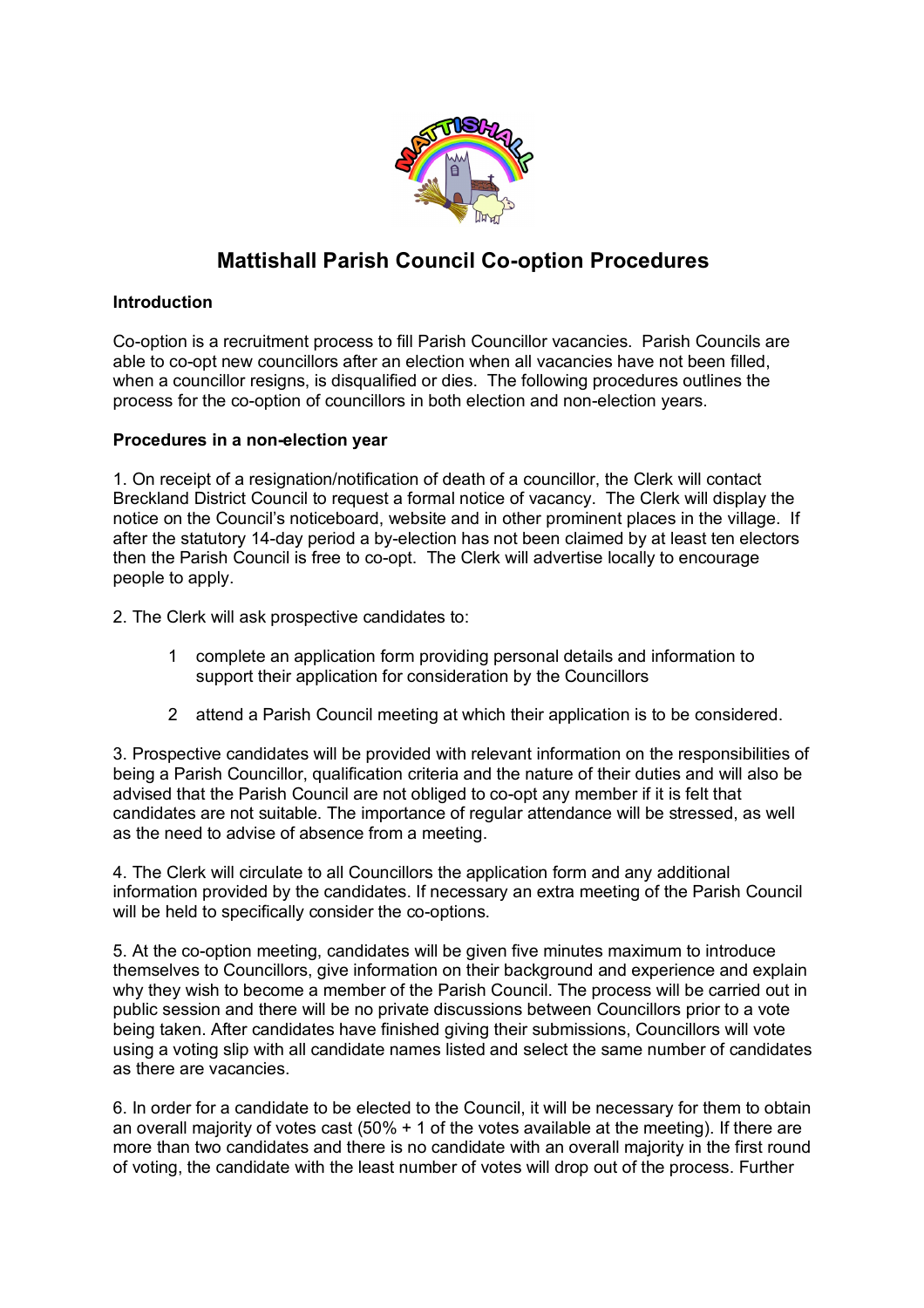rounds of voting will then take place with the process repeated until a candidate has an overall majority.

7. If insufficient candidates come forward for co-option, the process should continue, whereby the vacancies are advertised again.

#### **Procedures in an election year**

8. If following the close of nominations at an ordinary election of the Parish Council there is a quorum of elected members but some outstanding vacancies, the Clerk will advertise for interested candidates (as already detailed) after the date of the election. The Council is able to co-opt any time after the election. The procedures outlined from number 2 will then be followed.

Reviewed on 5 March 2018

Next review: March 2022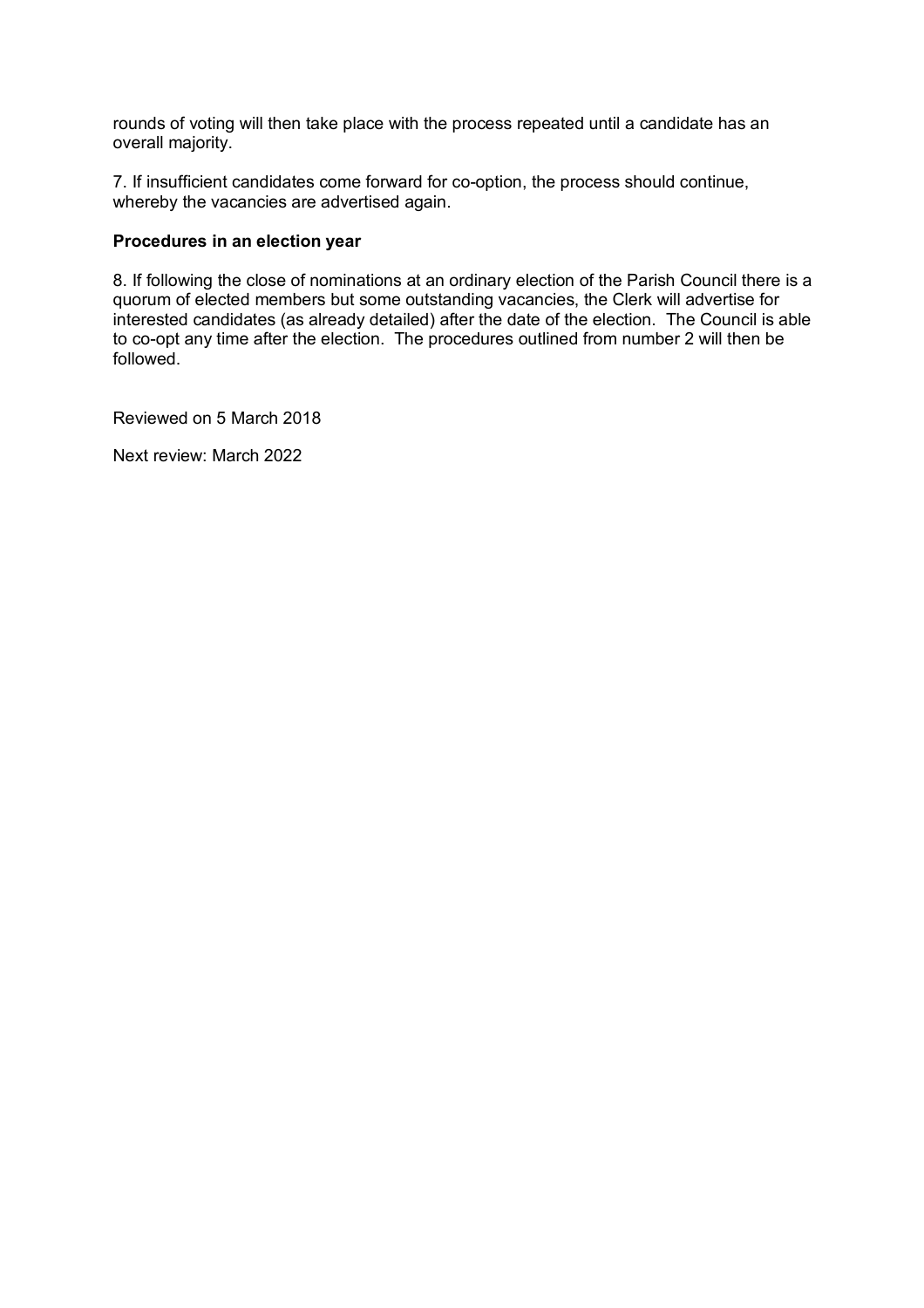# **Mattishall Parish Council – Application form for co-option to the Parish Council**

| Name:                                                                                                                                                                                                                                                                                                                                                       |  |
|-------------------------------------------------------------------------------------------------------------------------------------------------------------------------------------------------------------------------------------------------------------------------------------------------------------------------------------------------------------|--|
| Home telephone:                                                                                                                                                                                                                                                                                                                                             |  |
| Mobile telephone:                                                                                                                                                                                                                                                                                                                                           |  |
| Address:                                                                                                                                                                                                                                                                                                                                                    |  |
| Email address:                                                                                                                                                                                                                                                                                                                                              |  |
| Please detail below why you consider you would be the best candidate for this vacancy. Points<br>to cover should include the following:                                                                                                                                                                                                                     |  |
| Length of residence in the Parish if appropriate<br>$\bullet$<br>Membership and involvement with any community associations within the Parish or<br>$\bullet$<br>elsewhere<br>Particular interests and concerns relating to the Parish<br>Do you have any professional or work-related experience which could be utilised for the<br>benefit of the Parish? |  |
| If you wish to provide additional written information in support of your application this will be<br>copied to all Councillors and treated in strict confidence.                                                                                                                                                                                            |  |
| Please continue overleaf if necessary.                                                                                                                                                                                                                                                                                                                      |  |
|                                                                                                                                                                                                                                                                                                                                                             |  |
|                                                                                                                                                                                                                                                                                                                                                             |  |
|                                                                                                                                                                                                                                                                                                                                                             |  |
|                                                                                                                                                                                                                                                                                                                                                             |  |
|                                                                                                                                                                                                                                                                                                                                                             |  |
|                                                                                                                                                                                                                                                                                                                                                             |  |
|                                                                                                                                                                                                                                                                                                                                                             |  |